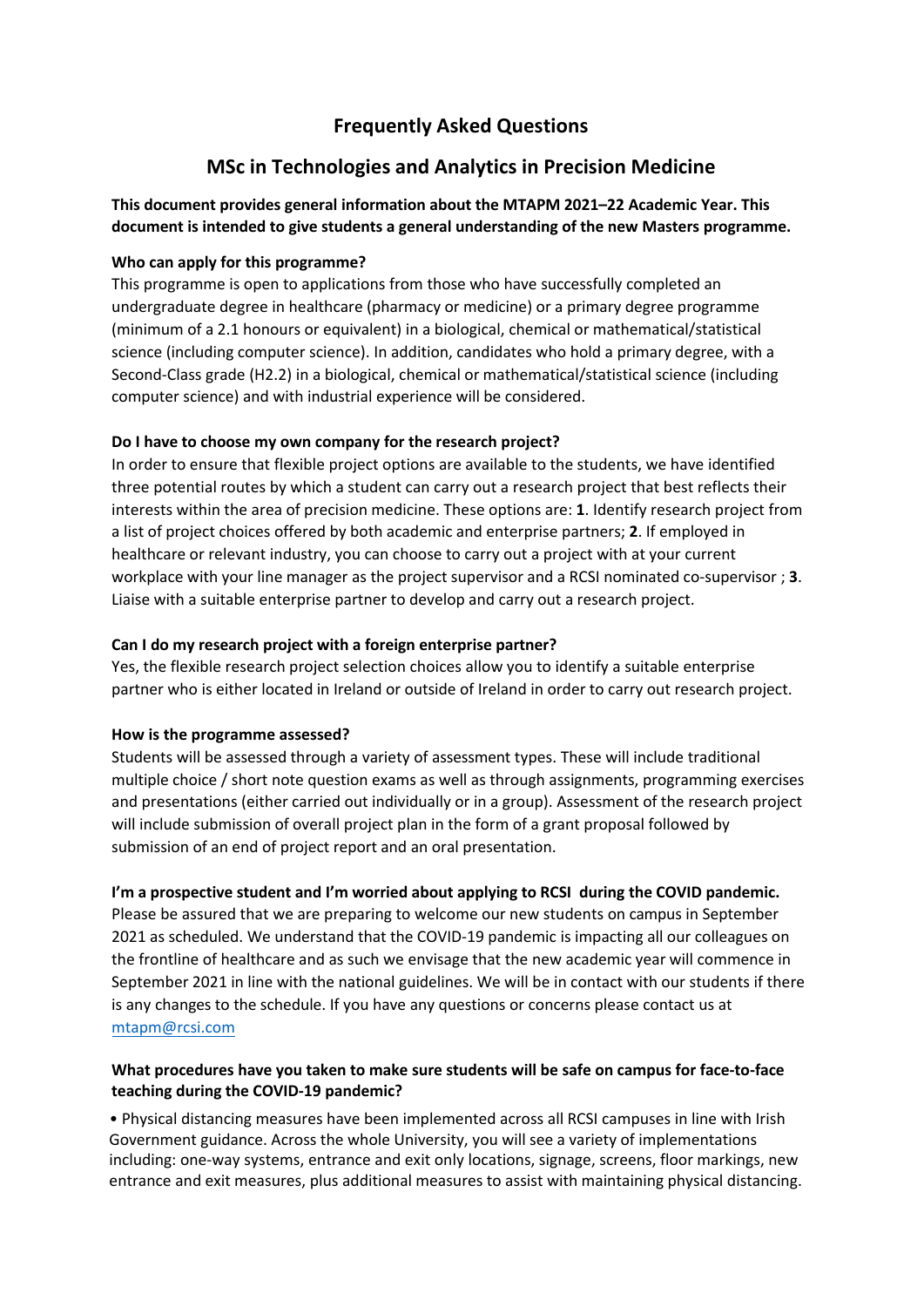• All staff and students are required to complete a daily health questionnaire before attending the campus.

• All students will be randomly tested as part of RCSI's COVID-19 testing programme.

• All our classes take place in large rooms to ensure adequate social distancing and each of these rooms is linked to a filtered ventilation system which changes the air in the room multiple times each hour, in accordance with Government policy.

#### **Are applications currently open?**

Yes, we are currently accepting applications. To apply, please visit the [course page](https://www.rcsi.com/dublin/postgraduate/taught-courses/technologies-and-analytics-in-precision-medicine/why-rcsi-dublin) for a link to our full-time and part-time programmes and online applications. The closing date for 2021 applications is the **7 August 2021** 

## **Given the current situation, will I be required to attend an interview?**

No interviews will be required for this taught Masters programme

## **I have completed an online application for the upcoming course, when will I hear back?**

Applications will be reviewed on an ongoing basis and offers will be allocated after the closing date with applicants being contacted after the closing date.

## **Is this programme fully online?**

It has been designed to be flexible, accessible and responsive so that individuals, regardless of their life-stage and employment circumstances can access quality, evidence-based learning and professional development, through a blended learning environment. This means the programme will be split between face-to-face learning at our city centre campus along with online learning delivered through interactive lectures, tutorials, workshops, case/round-table discussion with experts from academic, clinical and industry.

## **What are the fees for this Masters programme?**

• **1-year programme, full-time (MTAPMFT)**: EU Fees: €9,000

• **2-year programme, part-time (MTAPMPT)**: EU Fees: €6,000 per year Please note that fees are subject to annual review.

#### **What are the non-EU fees for the programme?**  Non EU fees:

- **1 year full time** €25,000
- **2 year part time** €12,500 per year

Please note that fees are subject to annual review.

## **How can I manage payment for this Masters programme?**

Payment can be made in installments, for further information on this please email studentfees@rcsi.ie

## **[Will there be an exte](mailto:studentfees@rcsi.ie)nsion to the tuition fees payment deadline or option to pay in installments this year?**

• We are extremely mindful of the impact that the COVID-19 pandemic has potentially had on people's finances and understand your need for flexibility at this time.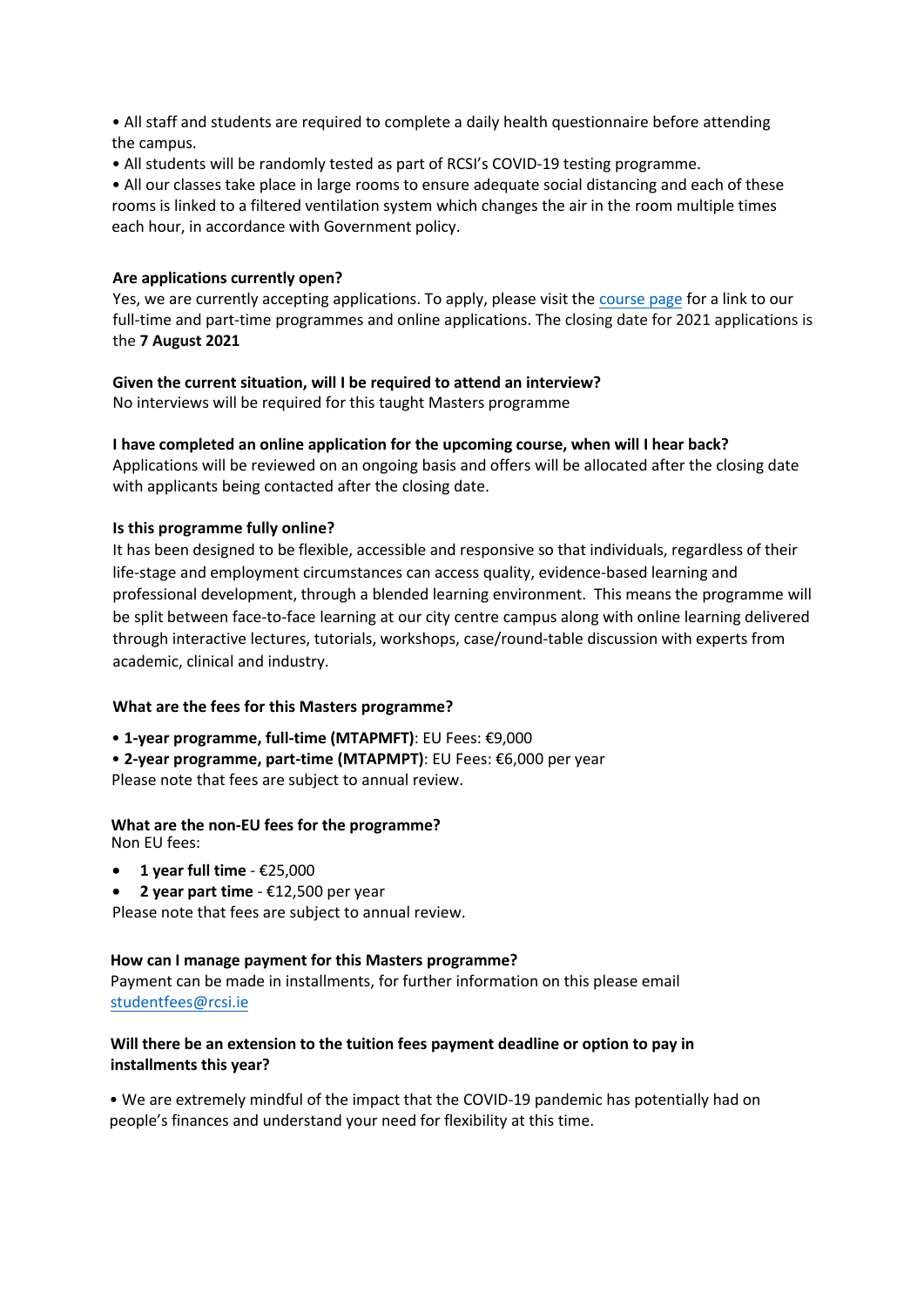• On this basis, for offer-holders whose finances have been temporarily impacted by the COVID-19 pandemic and require a more flexible payment plan, we would ask that you please outline your fee payment requirements by email mtapm@rcsi.com in advance of the acceptance deadline date.

• Rest assured that each request is reviewed on a case-by-case basis and we will guarantee a comprehensive response within three working days of the request being made.

#### **Is tax relief on fees paid available?**

Candidates may qualify for tax relief on fees paid and further information is available at revenue.ie.

#### **Are there any scholarships available for this Masters programme?**

There are currently no scholarships available for this programme but please see the below website for general information in relation to doing an MSc within the EU.

#### https://ec.europa.eu/education/study-in-europe/planning-studies/scholarships-costs\_en

#### **Can I work while I'm [completing this programme?](https://eur02.safelinks.protection.outlook.com/?url=https%3A%2F%2Fec.europa.eu%2Feducation%2Fstudy-in-europe%2Fplanning-studies%2Fscholarships-costs_en&data=04%7C01%7CSeamusHarahan%40rcsi.ie%7Cf7bdcb06f8674d80c12808d91acd9c49%7C607041e7a8124670bd3030f9db210f06%7C0%7C0%7C637570292879351069%7CUnknown%7CTWFpbGZsb3d8eyJWIjoiMC4wLjAwMDAiLCJQIjoiV2luMzIiLCJBTiI6Ik1haWwiLCJXVCI6Mn0%3D%7C1000&sdata=m64soXkUeI4S4pIBgWg%2FWTE7Z27K9zNbn2VzhvFDEF4%3D&reserved=0)**

Candidates can be fully employed while completing both the full-time and part-time Masters programme. Students will need to be available for certain times for lectures and need to complete all the assessments and research project within the deadlines outlined for each module.

#### **Can students enrolling on the one year full-time programme be in employment?**

It is possible for students to be in full time employment as long as they are able to attend lectures whether that be in person or online and complete all the assessments and research project within the deadlines outlined for each module.

## **Who accredits the MSc programme and is it recognised by regulatory bodies in Ireland or elsewhere in the world?**

This Masters is accredited by the National University of Ireland and is a Level 9 qualification on the NFQ (Irish National Framework of Qualification). It is internationally recognised on other regional frameworks such as the European Qualifications Framework (EQF) and the Qualifications Framework for the European Higher Education Area (QF-EHEA).

The programme is based on a modular structure using the European Credit Transfer System (ECTS), which has been developed in accordance with the recommendations from the Bologna Agreement (1999) and Ireland's National Framework of Qualifications (NFQ). These standards provide a mechanism to promote international transparency, international recognition of qualifications, and the international mobility of learners and graduates.

## **What are the entry requirements for the MSc in Technologies and Analytics in Precision Medicine? Full-time Programme**

- Successfully completed an undergraduate degree in healthcare (pharmacy or medicine with a minimum of a 2.1 honours or equivalent).
- OR successfully completed a primary degree programme (min of 2.1 honours or equivalent) in a biological, chemical or mathematical/statistical science (including computer science).
- Candidates who hold a primary degree, with a second class grade (H2.2) in a biological, chemical or mathematical/statistical science (including computer science) and with industry experience will be considered.
- English Language Requirements: Students should have an IELTS certificate (dated within the last two years at date of application) with an average IELTS score of at least 6.5 (no domain < 6.5), OR • Students should have satisfactory proof that their basic medical degree was completed through English (in a country where English is the language spoken by the vast majority of the population).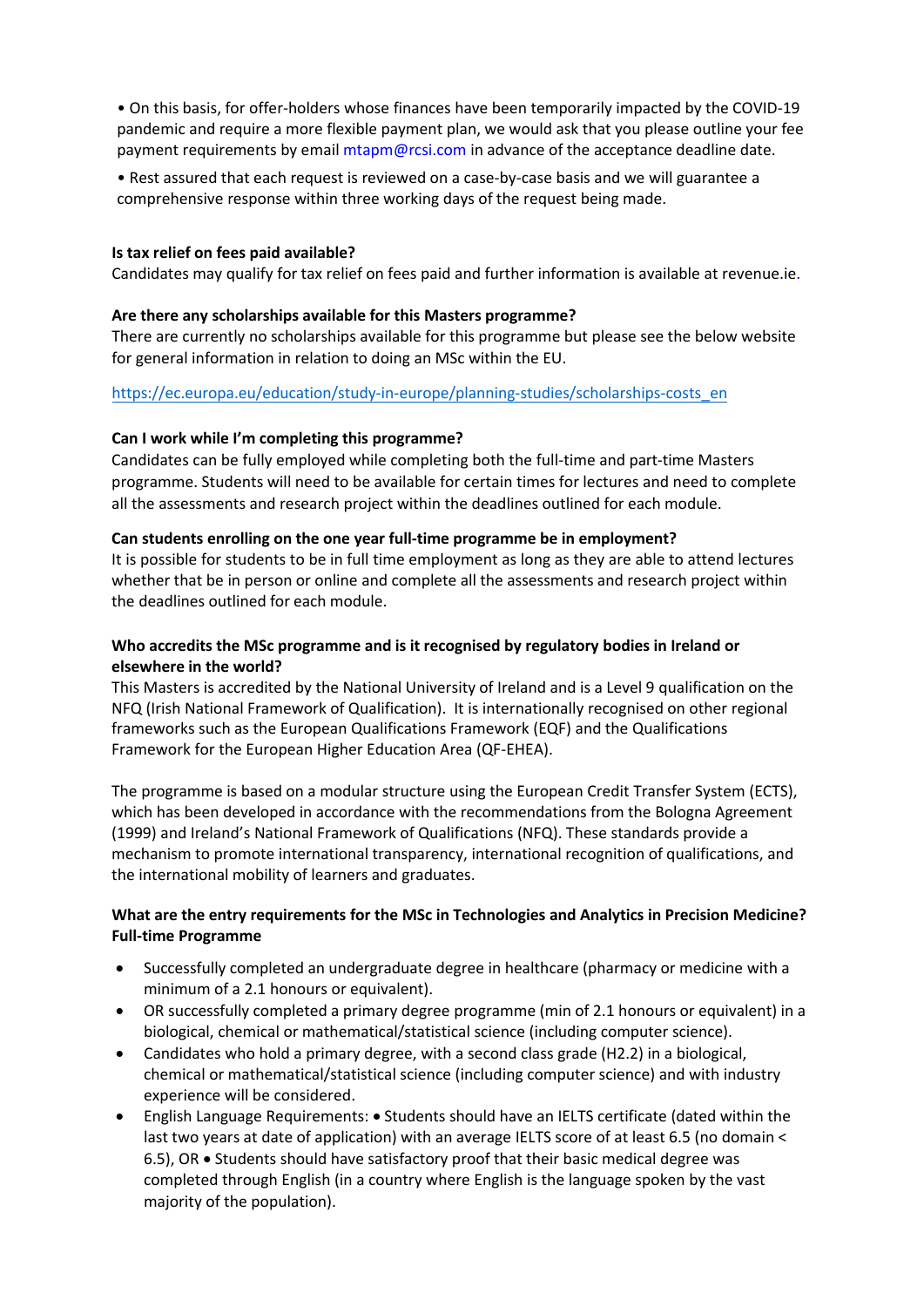## **As part of the application process, you are required to submit the following supporting documentation**:

- CV
- Copy of passport
- Copy of educational transcripts
- Proof of sponsorship (where applicable)
- Evidence of English language qualification (where applicable)
- Contact details of two referees

# **What is the structure of the MSc programme?**

## **Full-time programme**

The one-year full-time MSc requires the completion of 90 ECTS credits based on taught modules and a research dissertation. Students will complete the taught modules in the first part of the programme whilst preparing a research protocol for the dissertation in the second part of the programme. The programme is made up of four modules comprising of 15 ECTS credits and a research project of 30 ECTS credits.

## **Part-time programme**

The two year MSc programme requires the completion of 90 ECTS credits based on taught modules and a research dissertation. It is expected that students will complete the taught modules in their first year of the programme. In the second year of the programme students will prepare their research protocol and complete their dissertation.

## **Is the MSc programme recognised for the purposes of applying for a student visa for Ireland?**

Yes, those who successfully secure a place on the programme can apply for a student visa. RCSI will be able to provide a visa letter to support an application for a student visa**; however, students will have to liaise with immigration services independently to secure their own visa and ensure they undertake in a timely manner to have visa secured for commencement of programme in September 2021.**

## **Will the graduation of this programme be online due to COVID-19?**

We are unable to confirm at this stage. Where safe, the graduation will be face-to-face but this will depend on the COVID-19 status in Ireland and Irish Government guidelines.

## **What is the scheduling of part-time course?**

The part time course will run for a period of two years. In the first year, students will attend three modules in semester 1, followed by three modules in semester 2 and with the rest of year 1 (May– August) used to identify research project and submit the project plan in the form of a grant proposal. In year 2, students will attend three modules in semester 1, followed by three modules in semester 2 and research project carried out from May–July.

## **Is there exit criteria for the programme?**

The programme offers exit routes at MSc (90 ECTS credits), Postgraduate Diploma (60 ECTS credits) and Certificate (30 ECTS credits).

## **Will an internationally obtained degree be recognised for entry to the Masters programme?**

The degree submitted to support your application must be obtained from a recognised university, irrespective of what country it was completed in.